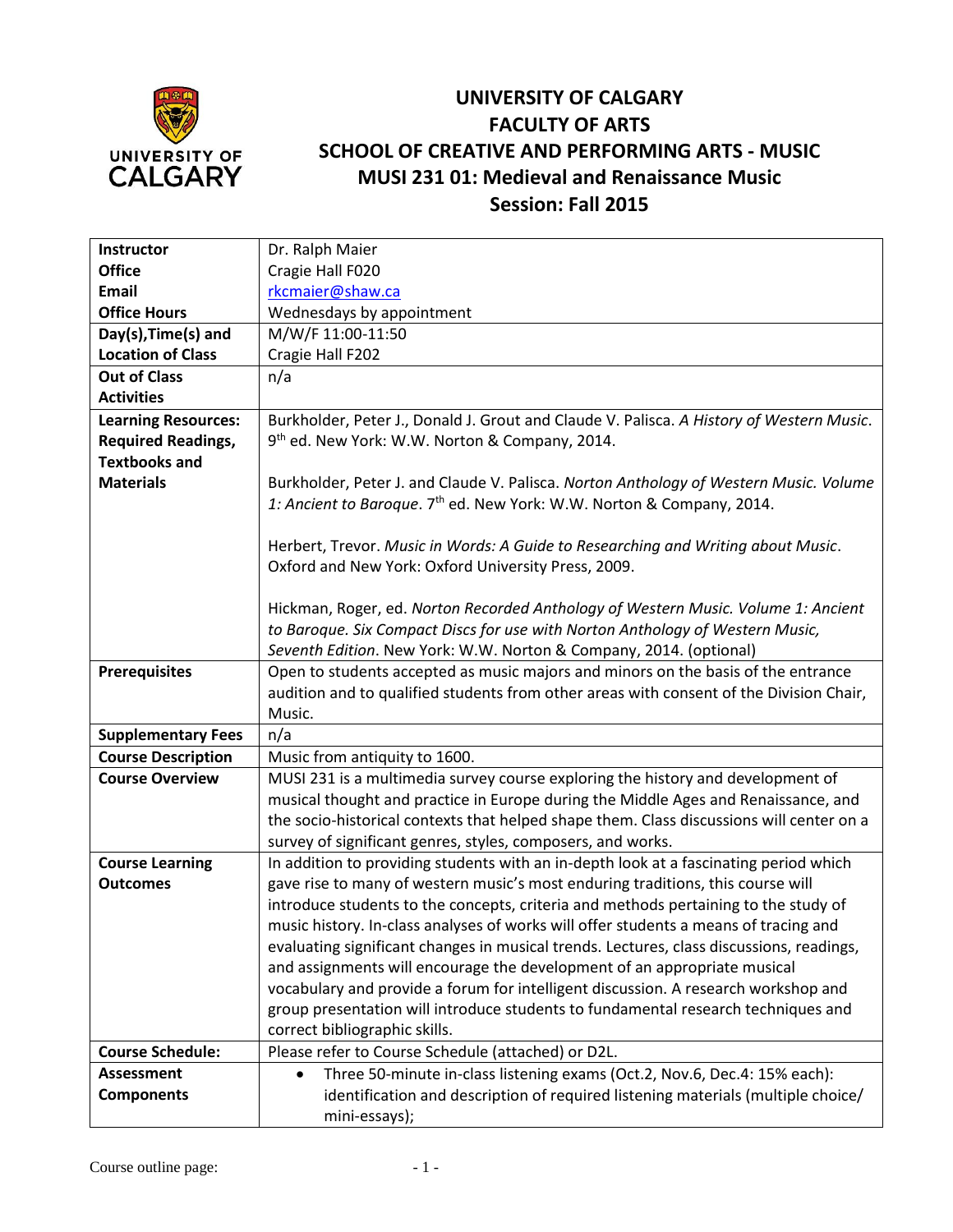|                      | 50-minute in-class midterm exam (Oct.16: 20%) based on lectures and<br>$\bullet$                                                |
|----------------------|---------------------------------------------------------------------------------------------------------------------------------|
|                      | required readings;                                                                                                              |
|                      | Group presentation (one of the following: Sept.25, Oct.9, Oct.23 Nov.16, or<br>$\bullet$                                        |
|                      | Nov.27: 10%); topics will be assigned during the first few weeks of term;                                                       |
|                      | students must submit a hard copy of the presentation with bibliography;                                                         |
|                      | Final exam (scheduled by the Office of the Registrar: 25%)<br>$\bullet$                                                         |
|                      | Please note: Make-up exams will not be scheduled without the most<br>$\bullet$                                                  |
|                      | compelling reasons and must be accompanied by appropriate documentation.                                                        |
|                      | Late work will be penalized by one grade increment per day (A becomes A-, A-                                                    |
|                      | becomes B+, etc.).                                                                                                              |
|                      | The grading scheme for all course assignments and exams is as follows:                                                          |
|                      | 96% and over = A+; 91-95% = A; 86-90% = A-; 81-85% = B+; 76-80% = B; 71-75% = B-;                                               |
|                      | 66-70% = C+; 61-65% = C; 56-60% = C-; 50-55% = D; Below 50%: F.                                                                 |
| <b>Assessment</b>    | <b>Expectations for Writing:</b> All written work will be evaluated in terms of content, form                                   |
| <b>Expectations</b>  | and language competency. Writing skills are important to academic study across all                                              |
|                      | disciplines. Consequently, instructors may use their assessment of writing quality as a                                         |
|                      | factor in the evaluation of student work. Please refer to the Undergraduate Calendar                                            |
|                      | E.2 Writing Across the Curriculum policy for details.                                                                           |
|                      |                                                                                                                                 |
|                      | <b>Expectations for Attendance and Participation: Please refer to the Undergraduate</b><br>Calendar E.3 Attendance for details. |
|                      |                                                                                                                                 |
|                      | <b>Guidelines for Formatting Assignments: Please consult the Chicago Manual of Style</b>                                        |
|                      | Late Assignments: Make-up exams will not be scheduled without the most compelling                                               |
|                      | reasons and must be accompanied by appropriate documentation. Late work will be                                                 |
|                      | penalized by one grade increment per day (A becomes A-, A- becomes B+, etc.).                                                   |
|                      |                                                                                                                                 |
|                      | Criteria That Must Be Met To Pass: A passing grade will only be awarded where                                                   |
|                      | students convincingly demonstrate a working familiarity of the music, composers,                                                |
|                      | genres and cultures represented in class lectures, course readings and required                                                 |
|                      | listening.                                                                                                                      |
| <b>Grading Scale</b> | For the course as a whole, letter grades should be understood as follows, as outlined in                                        |
|                      | the section F.2 of the Undergraduate Calendar for 2015-2016:                                                                    |
|                      | Grade<br><b>GPA</b><br><b>Description</b>                                                                                       |
|                      | Outstanding.<br>4.00<br>$A+$                                                                                                    |
|                      | Excellent-superior performance, showing comprehensive<br>Α<br>4.00                                                              |
|                      | understanding of subject matter.<br>3.70                                                                                        |
|                      | A-<br>$B+$<br>3.30                                                                                                              |
|                      | Good - clearly above average performance with knowledge<br>B<br>3.00                                                            |
|                      | of subject matter generally complete.                                                                                           |
|                      | 2.70<br>B-                                                                                                                      |
|                      | $C+$<br>2.30                                                                                                                    |
|                      | $\mathsf C$<br>2.00<br>Satisfactory - basic understanding of the subject matter.                                                |
|                      | $C-$<br>Receipt of a grade point average of 1.70 may not be<br>1.70<br>sufficient for promotion or graduation. (See individual  |
|                      | undergraduate faculty regulations.)                                                                                             |
|                      | 1.30<br>D+                                                                                                                      |
|                      |                                                                                                                                 |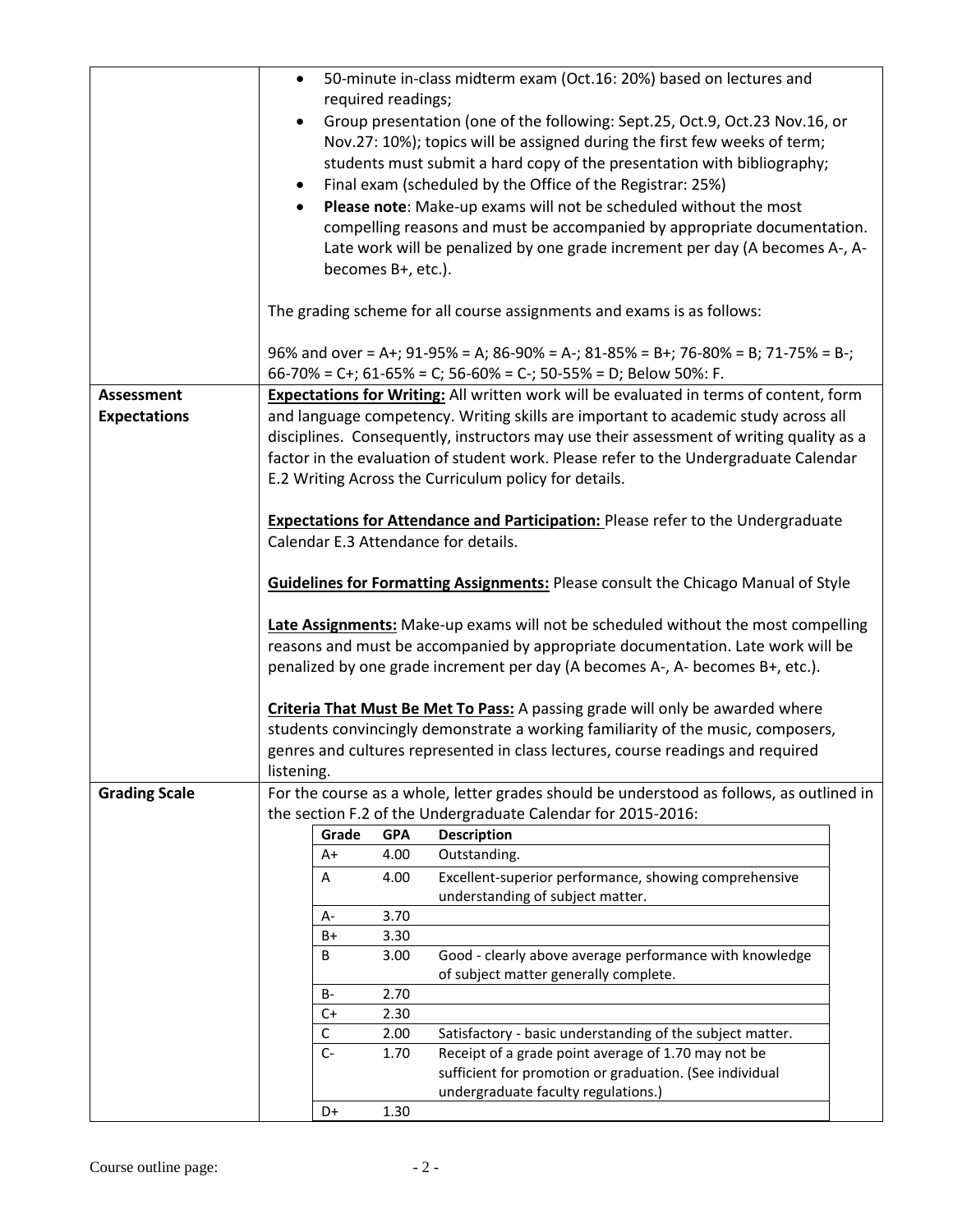|                                                 | D<br>Minimal pass - marginal performance; generally insufficient<br>1.00                                                                                                            |
|-------------------------------------------------|-------------------------------------------------------------------------------------------------------------------------------------------------------------------------------------|
|                                                 | preparation for subsequent courses in the same subject.                                                                                                                             |
|                                                 | F<br>0<br>Fail - unsatisfactory performance or failure to meet course                                                                                                               |
|                                                 | requirements.                                                                                                                                                                       |
|                                                 | The grading scheme for all course assignments and exams is as follows:                                                                                                              |
|                                                 |                                                                                                                                                                                     |
|                                                 | 96% and over = A+; 91-95% = A; 86-90% = A-; 81-85% = B+; 76-80% = B; 71-75% = B-;                                                                                                   |
|                                                 | 66-70% = C+; 61-65% = C; 56-60% = C-; 50-55% = D; Below 50%: F.                                                                                                                     |
| <b>MIDTERM AND FINAL</b>                        | Final examinations may be scheduled at any time during the examination period (11-22                                                                                                |
| <b>EXAMINATION</b>                              | December for Fall 2015 term; 16-27 April for Winter 2016 term); students should therefore                                                                                           |
| <b>SCHEDULING</b>                               | avoid making prior travel, employment, or other commitments for this period. If a student is                                                                                        |
|                                                 | unable to write an exam through no fault of his or her own for medical or other valid reasons,<br>documentation must be provided and an opportunity to write the missed exam may be |
|                                                 | given. Students are encouraged to review all examination policies and procedures:                                                                                                   |
|                                                 | ucalgary.ca/registrar/exams/deferred final                                                                                                                                          |
| <b>DEFERRALS OF</b>                             | It is possible to request a deferral of term work or final examinations for reasons of illness,                                                                                     |
| <b>EXAMS/TERM WORK</b>                          | accident, family or domestic affliction, or religious obligations. Please check with your advisor if                                                                                |
|                                                 | any of these issues make it impossible for you to sit an exam or finish term work by stated                                                                                         |
|                                                 | deadlines. ucalgary.ca/registrar/exams/deferred final                                                                                                                               |
|                                                 | ucalgary.ca/pubs/calendar/current/g-6.html                                                                                                                                          |
|                                                 | ucalgary.ca/pubs/calendar/current/g-7.html                                                                                                                                          |
| <b>INTERNET AND</b>                             | elearn.ucalgary.ca/category/d2l/                                                                                                                                                    |
| <b>ELECTRONIC</b>                               | ucalgary.ca/emergencyplan/emergency-instructions/uc-emergency-app                                                                                                                   |
| <b>COMMUNCATION</b>                             | The in-class use of computers may be approved by your Instructor. Cell phones and other                                                                                             |
| <b>DEVICE</b>                                   | electronic communication devices should be silenced or turned off upon entering the                                                                                                 |
|                                                 | classroom. If you violate the Instructor's policy regarding the use of electronic communication                                                                                     |
|                                                 | devices in the classroom, you may be asked to leave the classroom; repeated abuse may result                                                                                        |
|                                                 | in a charge of misconduct. No audio or video recording of any kind is allowed in class without                                                                                      |
|                                                 | explicit permission of the Instructor.                                                                                                                                              |
| <b>ACADEMIC INTEGRITY,</b><br><b>PLAGIARISM</b> | The University of Calgary is committed to the highest standards of academic integrity and<br>honesty. Students are expected to be familiar with these standards regarding academic  |
|                                                 | honesty and to uphold the policies of the University in this respect. Students are referred to the                                                                                  |
|                                                 | section on plagiarism in the University Calendar (ucalgary.ca/pubs/calendar/current/k-2.html)                                                                                       |
|                                                 | and are reminded that plagiarism-- Using any source whatsoever without clearly documenting                                                                                          |
|                                                 | it-is an extremely serious academic offence. Consequences include failure on the assignment,                                                                                        |
|                                                 | failure in the course and possibly suspension or expulsion from the university. You must                                                                                            |
|                                                 | document not only direct quotations but also paraphrases and ideas where they appear in your                                                                                        |
|                                                 | text. A reference list at the end is insufficient by itself. Readers must be able to tell exactly                                                                                   |
|                                                 | where your words and ideas end and other people's words and ideas begin. This includes                                                                                              |
|                                                 | assignments submitted in non-traditional formats such as Web pages or visual media, and                                                                                             |
|                                                 | material taken from such sources. Please consult your instructor or the Student Success Centre                                                                                      |
|                                                 | (TFDL 3rd Floor) if you have any questions regarding how to document sources.                                                                                                       |
| <b>COPYRIGHT</b>                                | It is the responsibility of students and professors to ensure that materials they post or                                                                                           |
|                                                 | distribute to others comply with the Copyright Act and the University's Fair Dealing Guidance                                                                                       |
|                                                 | for Students. Further copyright information for students is available on the Copyright Office<br>web page (library.ucalgary.ca/copyright).                                          |
| <b>ACADEMIC</b>                                 | Students seeking an accommodation based on disability or medical concerns should contact                                                                                            |
| <b>ACCOMMODATION</b>                            | Student Accessibility Services (SAS); SAS will process the request and issue letters of                                                                                             |
|                                                 | accommodation to instructors. For additional information on support services and                                                                                                    |
|                                                 | accommodations for students with disabilities, visit www.ucalgary.ca/access/. Students who                                                                                          |
|                                                 | require an accommodation in relation to their coursework based on a protected ground other                                                                                          |
|                                                 | than disability should communicate this need in writing to their Instructor.                                                                                                        |
|                                                 | The full policy on Student Accommodations is available                                                                                                                              |
|                                                 | at http://www.ucalgary.ca/policies/files/policies/student-accommodation-policy 0.pdf.                                                                                               |
| <b>FOIP</b>                                     | ucalgary.ca/secretariat/privacy                                                                                                                                                     |